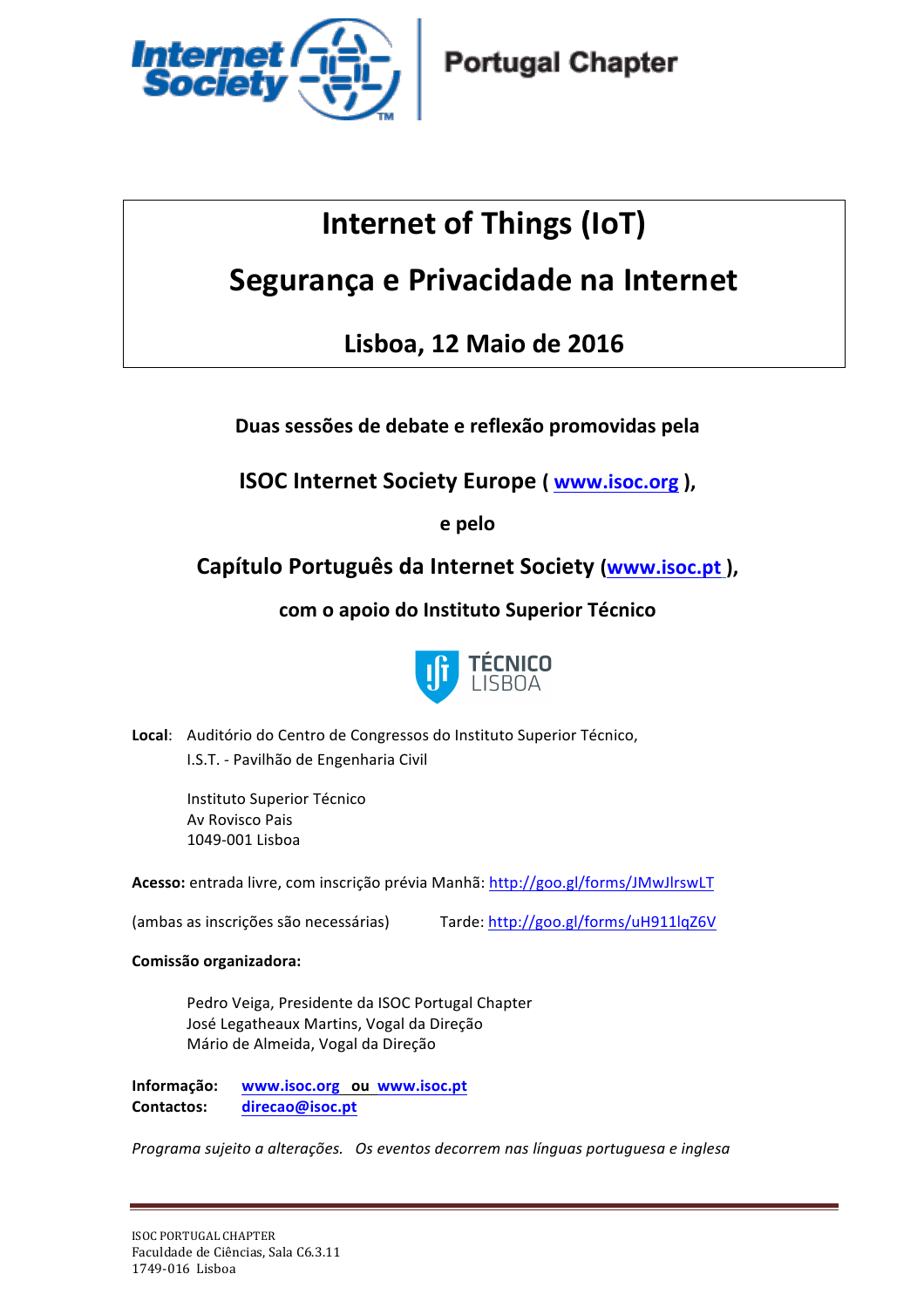

## **Portugal Chapter**

## **Sessão da Manhã**

### **I.O.T. - Internet of Things**



The Internet of Things is an emerging topic of technical, social, and economic significance. Consumer products, durable goods, cars and trucks, industrial and utility components, sensors, and other everyday objects are being combined with Internet connectivity and powerful data analytic capabilities that promise to transform the way we work, live, and play. Projections for the impact of IoT on the Internet and economy are impressive, with some anticipating as many as 100 billion connected IoT devices and a global economic impact of more than \$11 trillion by 2025.

At the same time, however, the Internet of Things raises significant challenges that could stand in the way of realizing its potential benefits. News headlines about the hacking of Internet-connected devices, surveillance concerns, and privacy fears already have captured public attention. Technical challenges remain and new policy, legal and development challenges are emerging.

In "The Internet of Things: An Overview — Understanding the Issues and Challenges of a More Connected World" an ISOC Report on IoT http://www.internetsociety.org/doc/iot-overview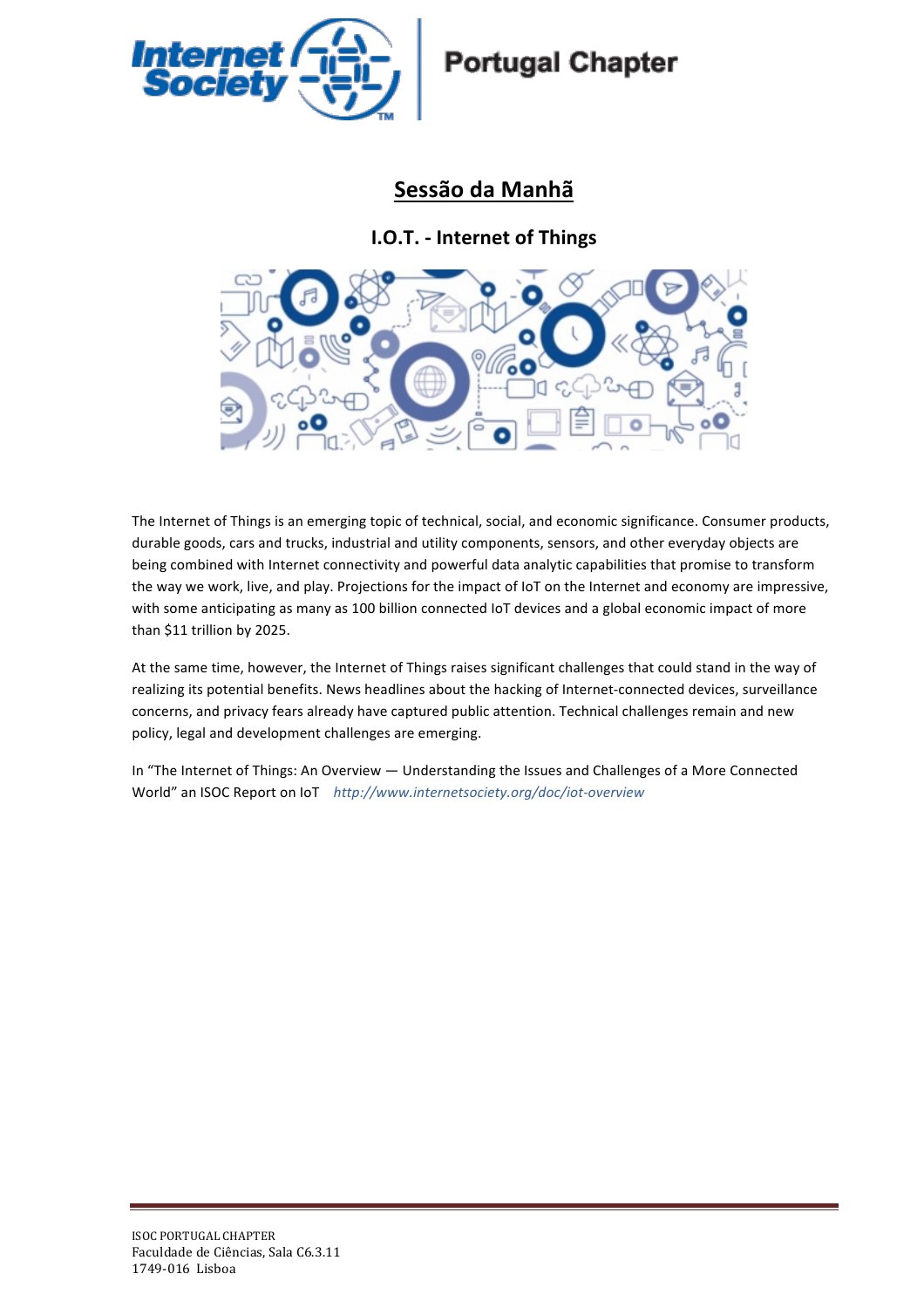

#### **Programa da sessão da manhã:**

#### 09h30 : 10h00 – Recepção e registo

#### **10h00 : 10h30**

- "Abertura e objetivos", Pedro Veiga, ISOC Portugal.
- "The Internet of Things: An Overview Understanding the Issues and Challenges of a More Connected World", apresentação e discussão do relatório da ISOC, Frédérick Donck (Diretor ISOC Europe)

#### **10h30 : 11h00**

- "SIGFOX, uma nova rede de comunicações dedicada à Internet das Coisas", Pedro Costa, NarrowNet
- **11h00 : 11h20** Intervalo para Café

#### **11h20 : 12h40** – Painel

- "IoT na perspectiva da Microsoft", Marco António Silva, Microsoft Portugal
- "Smart Grid e IoT", Augusto Casaca, IST e INESC-ID
- "IoT: Oportunidades e desafios", Pedro Rosa, Main Hub Innovation, Incubation & Development Moderador: Pedro Oliveira, Diretor da Exame Informática
- 12:40 Sessão de encerramento, Pedro Veiga, ISOC Portugal.

Acesso: entrada livre, com inscrição prévia: http://goo.gl/forms/JMwJlrswLT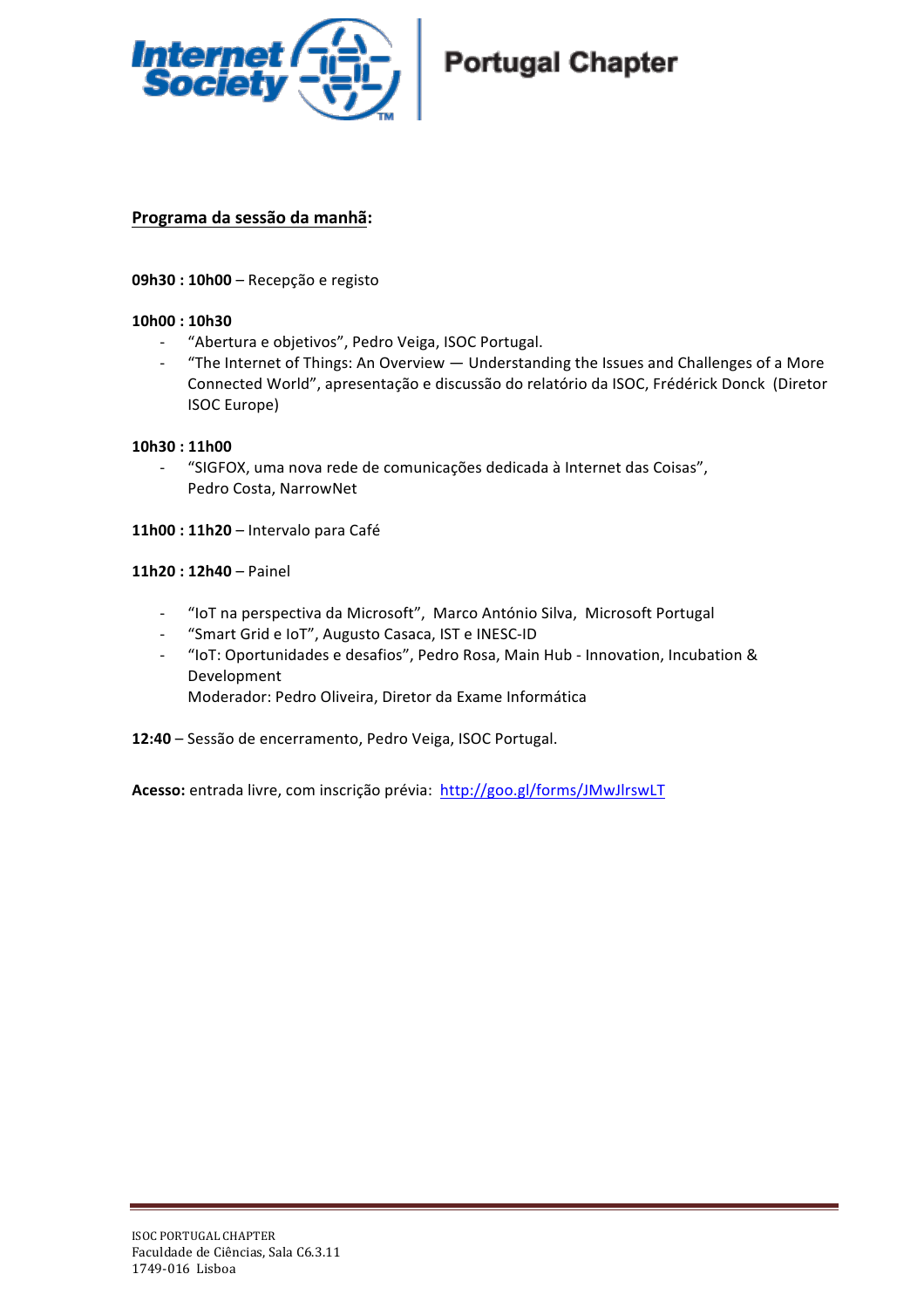

## **Portugal Chapter**

## **Sessão da Tarde**

### **Segurança e Privacidade na Internet**



Encryption technologies allow Internet users to protect the confidentiality of their data and communications from unwanted observation and intrusion. Encryption is also a technical foundation for trust in the Internet. Encryption enables freedom of expression, commerce, privacy, user trust and helps protect users' data from bad actors. For this reason, the Internet Society believes that encryption should be the norm for Internet traffic and data storage.

Sometimes, however, bad actors use encryption to hide their activities or hijack users' data (e.g.through ransomware). Members of the law enforcement community have expressed concern about the negative impact encryption could have on their ability to protect citizens and enforce the law. It's a classic case of technology being used for good and bad purposes.

Recognizing these concerns, we still believe that encryption should be the norm because without encryption Internet traffic is more vulnerable to attack from bad actors. Encryption is a technical solution that all Internet users (individuals, governments, businesses and other communities) can use to protect their communications and data. While law enforcement plays a central role in protecting citizens from harm and bringing criminals to justice, it is equally important to empower citizens to protect themselves.

In any case, legal or technical measures to limit the use of encryption, no matter how well intentioned, would have an adverse effect on the security of online activities of law-abiding citizens. Bad actors will simply find alternate means to communicate beyond the reach of law enforcement while innocent / average / every day users will be left vulnerable.

In "Encryption". An Internet Society Public Policy Briefing"

Privacy helps reinforce user trust of online services, yet online privacy is under constant pressure of being undermined. Promoting strong, technology-neutral data-privacy laws, privacy-by-design principles, and ethical data-collection and handling principles is a key approach to protecting and fostering online privacy.

In "An Introduction to Privacy on the Internet". An Internet Society Public Policy Briefing" http://www.internetsociety.org/policybriefs/privacy